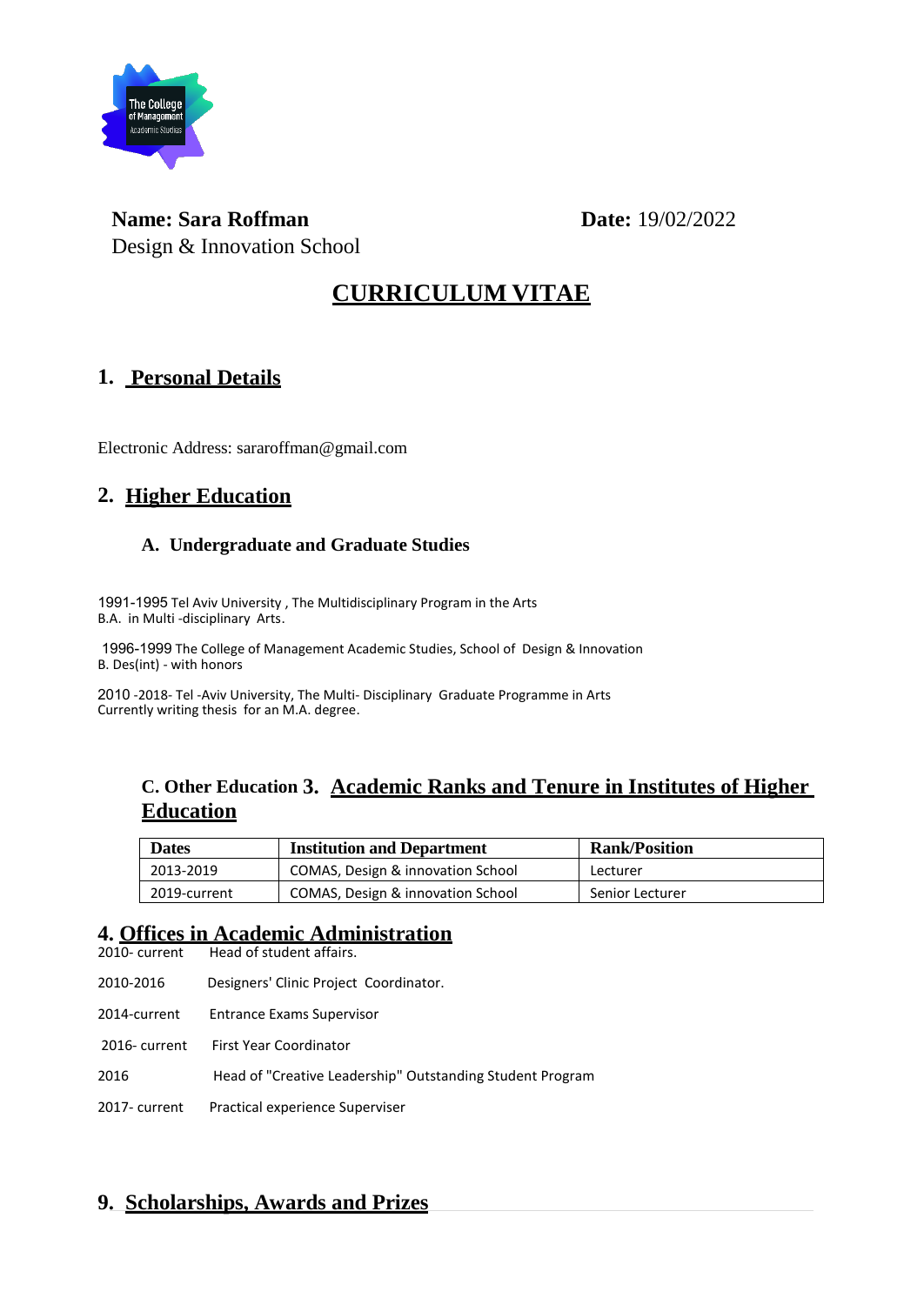

2018 - Exceling Lecturer. The College of Management Academic Studies.

2016 - Exceling Lecturer. The College of Management Academic Studies.

2013- Excellence Scholarship, The Interdisciplinary Graduate Program in the Arts The David and Yolanda Katz Faculty of the Arts, TAU.

2013- The Emilio Ambasz Award for Green Architecture , Architecture of Israel Magazine and The European Union.

2013- Exceling Lecturer. The College of Management Academic Studies.

2005 - Winner of "Ot HaItzuv" Israeli design award in collaboration with designer Galia Giladi for the design of a private clinic.

2000 - Graduated from The College of Management Academic Studies, Interior Design Department with honors.

1989 - Outstanding cadet - Women's Officers Training Course, IDF.

#### **10. Teaching**

| Year       | <b>Course Name</b>                                                    | <b>Type:</b><br>Lecture/Seminar/Workshop/<br><b>High Learn</b><br><b>Course/Introduction</b> | <b>Degree</b> | No. of<br><b>Students</b> |
|------------|-----------------------------------------------------------------------|----------------------------------------------------------------------------------------------|---------------|---------------------------|
| 2018-      | Trends in modern design,                                              | Seminar                                                                                      | B.A           | Approx. 40                |
| current    | Design & Innovation School,<br><b>COMUS</b>                           |                                                                                              |               |                           |
| 2018       | Interior Design History, Design Lecture<br>& Innovation School, COMUS |                                                                                              | B.A           | Approx. 40                |
| 2016-      | Approaches in Current                                                 | Lecture                                                                                      | B.A           | Approx. 75                |
| current    | Design, Design & Innovation<br>School, COMUS                          |                                                                                              |               |                           |
| 2010-      | 1st studio, Design &                                                  | Studio,                                                                                      | <b>B.A.</b>   | Approx. 25                |
| current    | Innovation School, COMUS                                              |                                                                                              |               |                           |
| 2008-      | 3rd short studio, Design &                                            | Studio                                                                                       | <b>B.A.</b>   | Approx. 25                |
| 2010       | Innovation School, COMUS                                              |                                                                                              |               |                           |
| 2004-2010, |                                                                       | Design Course                                                                                | <b>B.A.</b>   | Approx. 25                |

#### a. **Courses Taught in Recent Years**

#### **11. Miscellaneous**

ward Jury

2000- current Sara Roffman Interior Design Studio Site Address:<http://sararoffman.wix.com/interior-design--por>

#### **12. Professional Experience**

Children's theatre production - "The Knight, the Riddle and the Witch".

Sara Roffman Interior Design - Tel-Aviv

Interior Architecture and design studio - specializing in residential projects. Select projects:

• Tel-Aviv Museum of Art - designing the "Double Transformation" Exhibition for fashion designers Hussein Chalayan and Martin Margiela .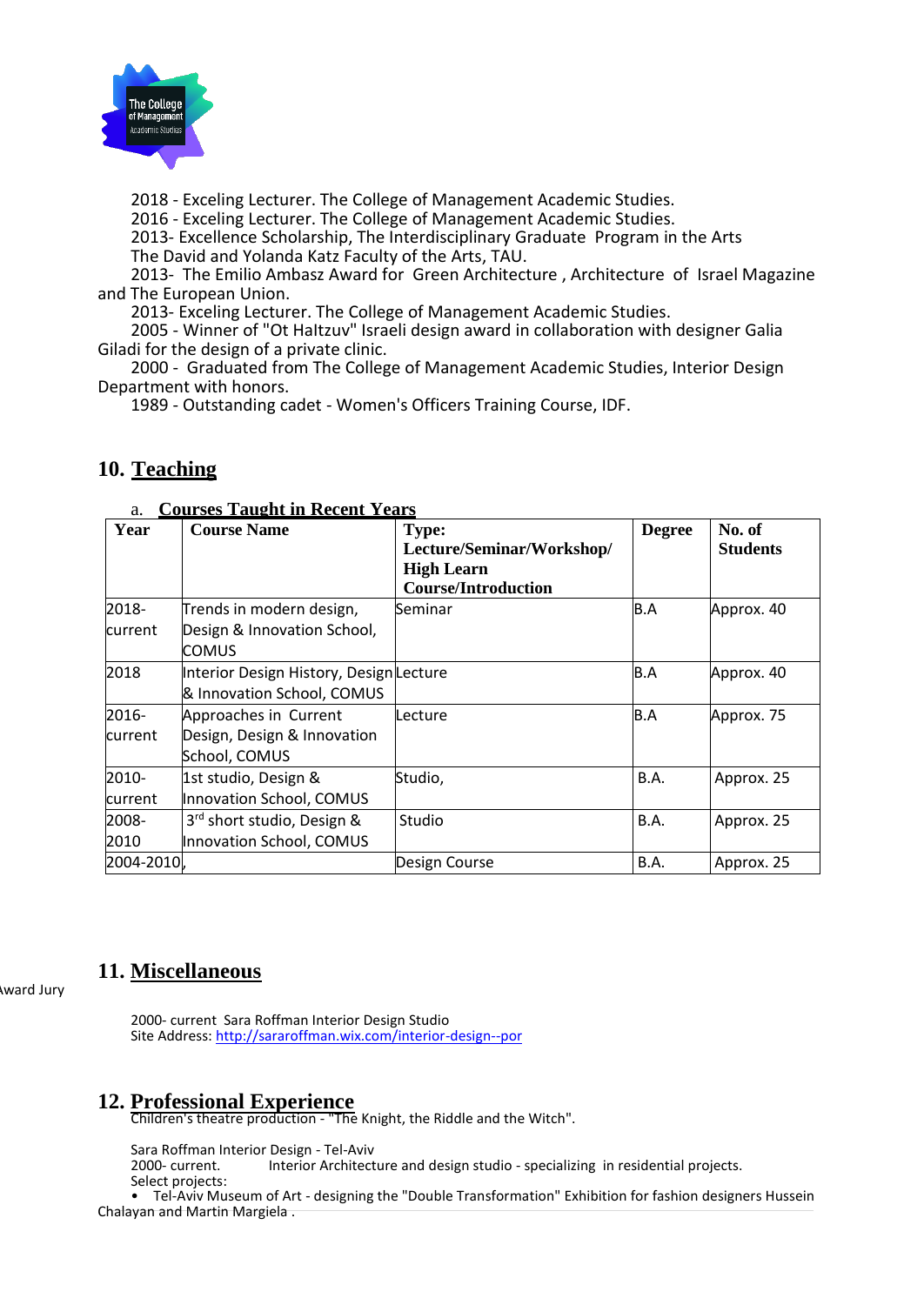

- Sonol Petroleum Company Inc. designing the company's call centre in Netanya.<br>• Bar Books & Press designing and submission of the hid for the duty free books
- Bar Books & Press designing and submission of the bid for the duty free bookshop chain at the Ben Gurion International Airport.
	- Stephania Shoes Country wide chain of shoe shops.<br>• Doctor's private clinic in Haifa the project was aware
	- Doctor's private clinic in Haifa the project was awarded the Israeli Design Award for 2005.
	- Amelim Offices offices for an employment agency for the building industry, Tel-Aviv.
	- The Thai Embassy Pavilion International Tourist Exhibition.
	- Apartments
	- Offices
	- International projects

• The Del-Lago holiday resort - Texas - The children's club at the resort in collaboration with architect Sharon Eshet.

- Private house in Finchley London.
- The Dead Sea Spa St. Petersburg (In the planning stage)

Shoe design<br>2010-2012 2010-2012 Independent production - a collection for winter 2012.

"Design Scene" by Orly Robinson

2009-2010 Writing and editing texts for the design book "Design Scene" created by Orly Robinson.

"Textura" - Globes Design and Architecture Magazine 2001-2003 Articles on the subject of interior design and architecture.

Domus Israel - The international magazine for architecture and design. 2010- 2014 Articles on the subject of interior design and architecture.

1994 An independent theatre production by the Memos Group for the Children's Play Festival, Haifa acting, directing and production.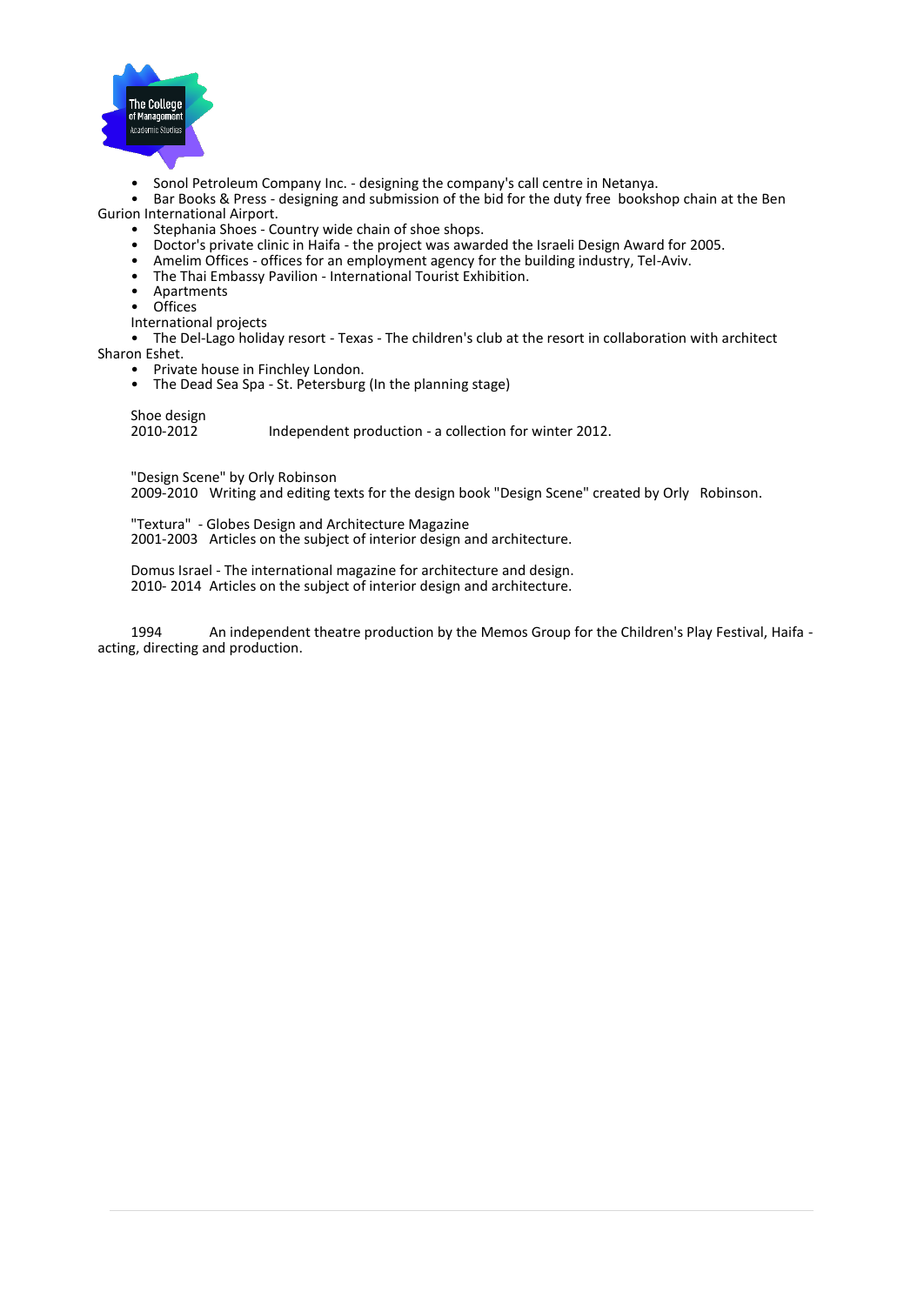

## **PUBLICATIONS**

### **I. Other Publications**

Books.

1. Orly Robinson. Design Scene. Ed.Sara Roffman. Moshav Ben Shemen: Modan Publishing House Ltd, 2010.

#### Periodicals

- 2. Sara Roffman. "Framing the Sea". Textura, Globes Design and Architecture Magazine 4(2001): 14-18.
- 3. "Rotating Facades". Textura, Globes Design and Architecture Magazine 6(2001): 46-48.
	- 4. -" Revelation". Textura, Globes Design and Architecture Magazine 7(2002): 38-42.
	- 5. "Pandora's Drawers". Textura, Globes Design and Architecture Magazine 8(2002): 66.
	- 6. "Balancing the Beam". Textura, Globes Design and Architecture Magazine 9(2002):34- 36.
	- 7. "A Set of Anecdotes". Textura, Globes Design and Architecture Magazine 10(2002): 60-66.
	- 8. " On of those Days at the Office". Textura, Globes Design and Architecture Magazine 11(2002): 16-24.
	- 9. "Imaginary Journey". Textura, Globes Design and Architecture Magazine 12(2002): 46- 48.
	- 10. "Dreams and Memories". Textura, Globes Design and Architecture Magazine 14(2003): 10-16.
	- 11. "Breathtaking Dullness". Textura, Globes Design and Architecture Magazine 15(2003) 8-16.